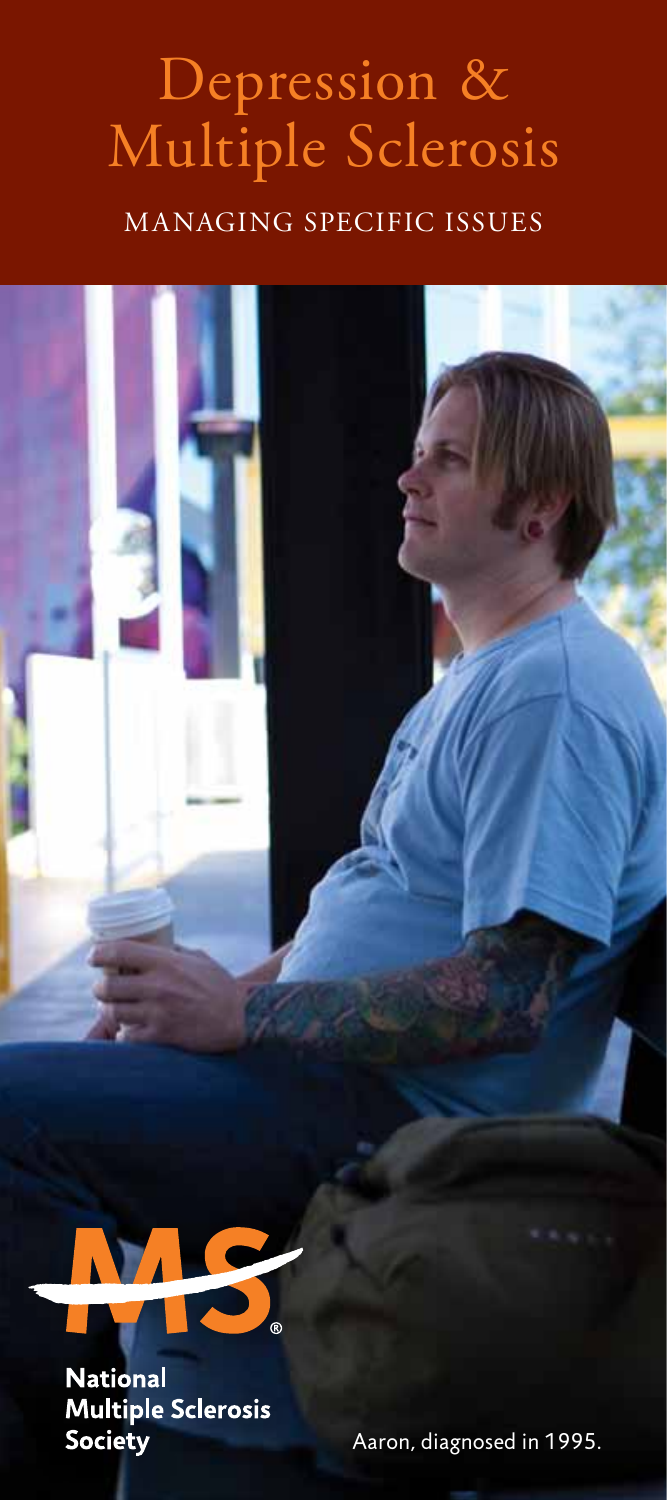The words **depressed** and **depression** are used so casually in everyday conversation that their meaning has become murky. True depression is a disorder that will affect from 5 to 20 percent of Americans during their lifetime.

Depression is not a fleeting emotion. It is a persistent disturbance of mood with complex roots in an individual's physiology and psychology, and it has marked symptoms. People with MS experience depression more than the general population or people with other chronic illnesses.

When "depression" and "MS" are mentioned in the same breath, some people say, "Of course you'd be depressed if you'd been diagnosed with MS," or "How would you feel if your ability to walk just suffered a major setback?" Such reactions assume that depression is a psychological and emotional response to MS. That is one explanation, but researchers are finding increasing evidence that depression is a symptom of MS as well as a reaction to it.

#### The pull-up-your-socks syndrome

While researchers look at complex changes in the brain and the immune system that may contribute to depression, and measure the impact of antidepressant medication and psychotherapy, many people still believe severe depression can be overcome by will power. "There's a strange feeling in this country that depression is a character flaw. It is not. There is treatment for depression, and it is curable," said Dr. Randolph B. Schiffer, a neurologist and psychiatrist who has done research on the psychological aspects of MS.

### Cause or effect?

When Dr. David Michelson was a staff psychiatrist in the neuroendocrinology branch of the National Institute of Mental Health, he studied the interactions among the body's hormone system, immune system, and central nervous system in people with both depression and MS.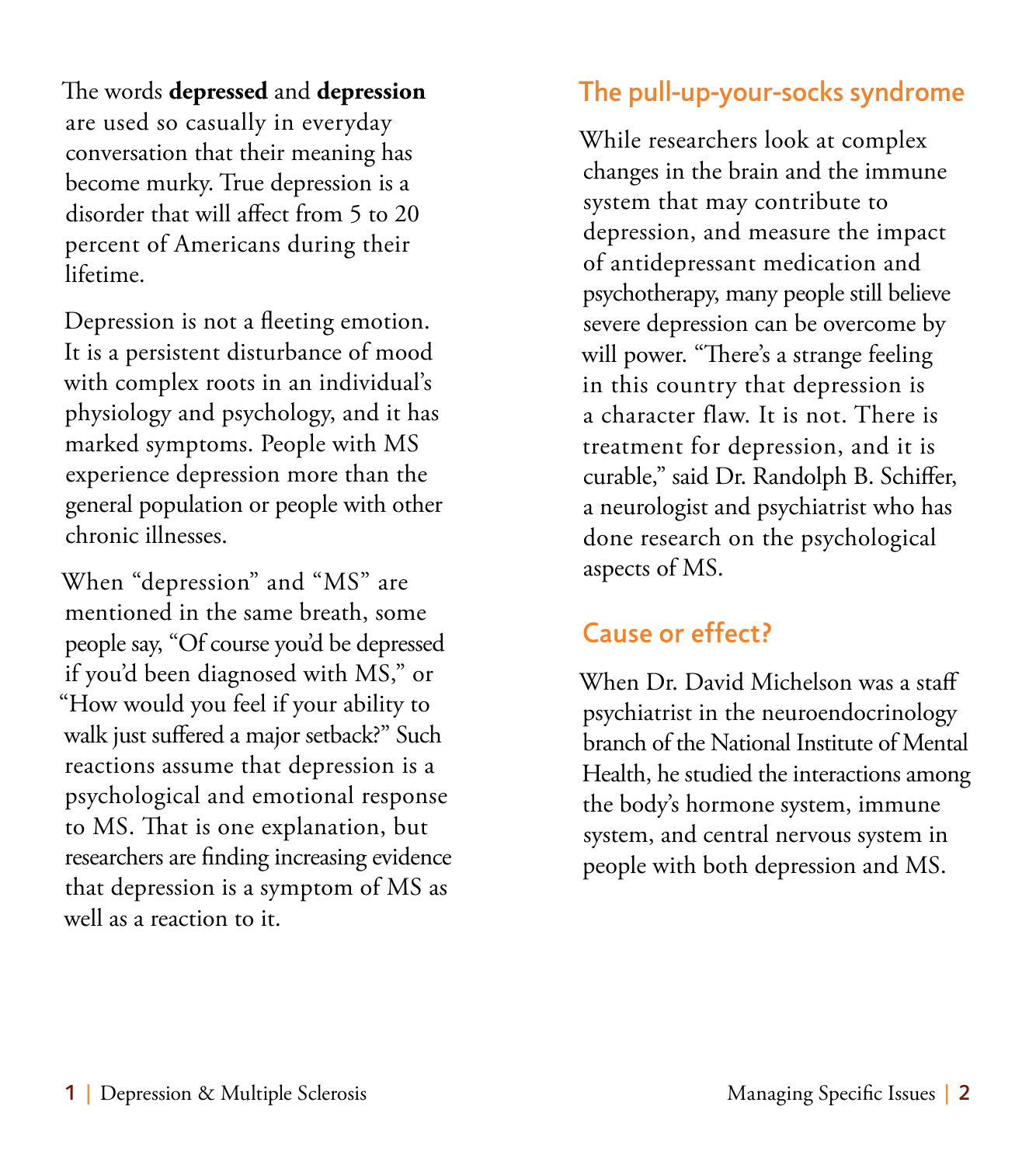"There is some evidence to suggest that the physiology of MS may predispose people to depression," said Dr. Michelson. "At the same time, people with MS carry the burden of changes in daily life and losses of function. But whether one becomes depressed in reaction to MS, or depression is a part of the biology of MS, the fact to remember is there are effective interventions."

#### The interferons

The beta-interferon medications carry warning labels stating that they should be used with caution by anyone who is depressed or has a history of depression. Although research has failed to show a strong link between depression and the beta-interferon drugs used to treat MS, these medications decrease levels of the chemical serotonin in the brain — and decreased serotonin can affect mood. So if you are taking any interferon medication and experience emotional ups and downs, talk to your doctor.

### Is it sadness, grief, or true depression?

Grief and sadness, both of which are common in MS, lift a little when something pleasant happens. Depression stays in place. Things that would normally give pleasure have no effect.

Symptoms of clinical depression are listed on pages 5 and 6. They are quite specific. But recognizing depression is not always easy because some of the physical and mental symptoms are common to MS as well. The relationship of fatigue, cognitive problems, and depression can be confusing.

"Symptoms such as fatigue or difficulty concentrating, which are signs of depression, are also signs of MS," Dr. Schiffer said. "Sometimes patients, families, and doctors are slow to recognize depression because it may appear so gradually. One thing I'm sure of is that depressive symptoms tend to be at their worst when MS symptoms are exacerbated."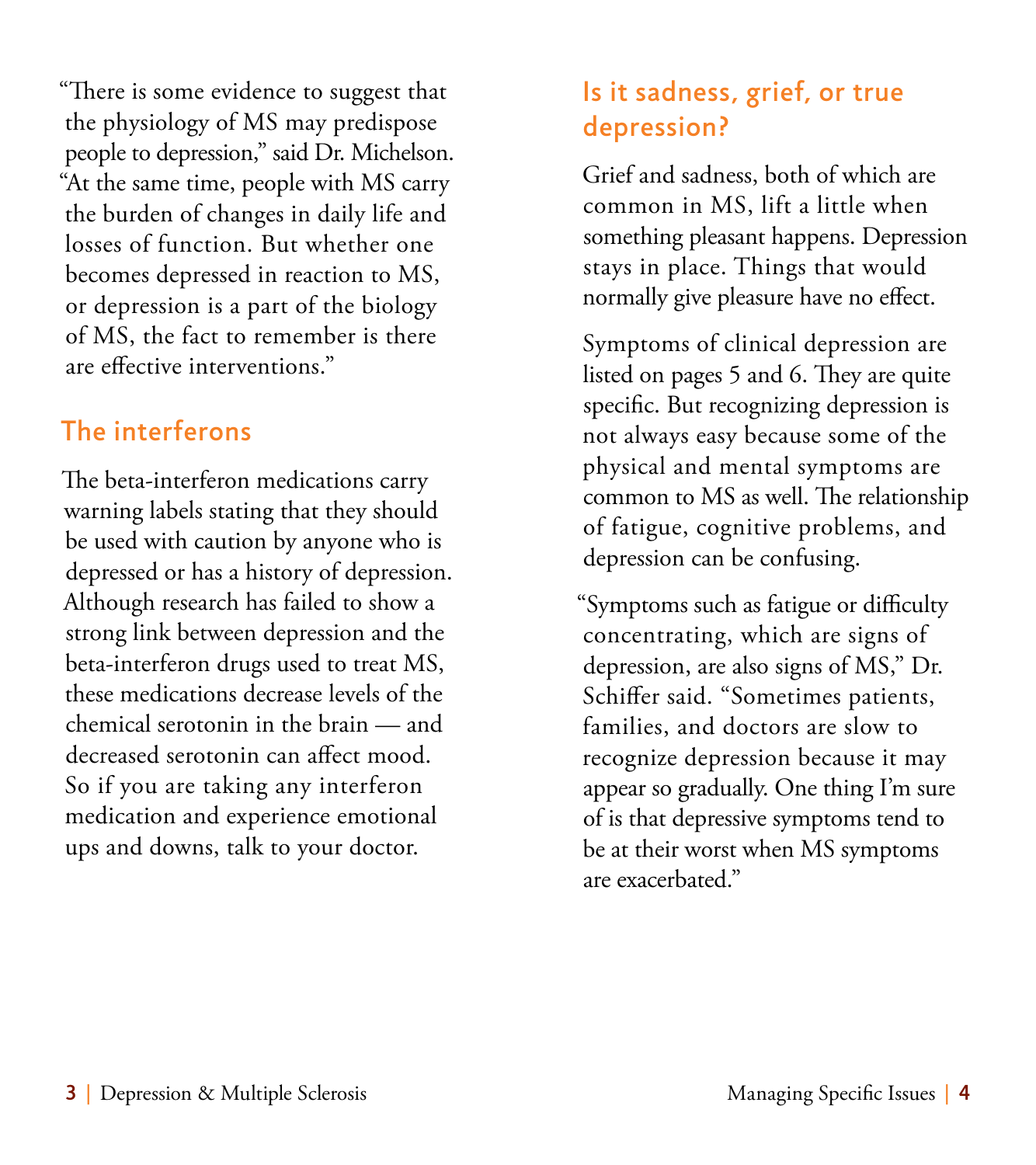Once depression is acknowledged, specialists agree — don't wait; reach out for professional help. The quality-of-life issues are serious. Depression can add to feelings of fatigue and significantly worsen problems with thinking and memory, so getting treatment for depression may relieve other symptoms as well. And people who are seriously depressed are at greater risk of suicide, which is also more common in people with MS than in the general population.

#### Symptoms of Depression

The hallmark of these symptoms is their persistence. They linger. They are not the normal, transient "blues" that everyone experiences in response to a sad or distressing event. According to the American Psychiatric Association in its Diagnostic and Statistical Manual of Mental Disorders, the symptoms of a major depressive episode last at least 2 weeks. During that time, the person has 5 or more of the following 9 symptoms on a daily, almost round-the-clock basis.

- Feeling sad or empty or being irritable or tearful most of the day.
- $\blacksquare$  Loss of interest or pleasure in most activities.
- Significant weight loss or gain or a decrease or increase in appetite.
- $\blacksquare$  Sleeping too much or inability to sleep.
- **Physical restlessness or slowed** movement observed by others.
- **n** Ongoing fatigue or loss of energy.
- $\blacksquare$  Feeling personally worthless or guilty without appropriate cause.
- Diminished ability to concentrate or make decisions.
- Recurrent thoughts of death or suicide, or planning suicide.

The symptoms not only persist over time, but impair daily functioning. One (or both) of the first two symptoms is always present in a major depressive episode.

The manual notes that symptoms due to a medical condition such as MS, which might include fatigue or diminished ability to concentrate, should not be counted.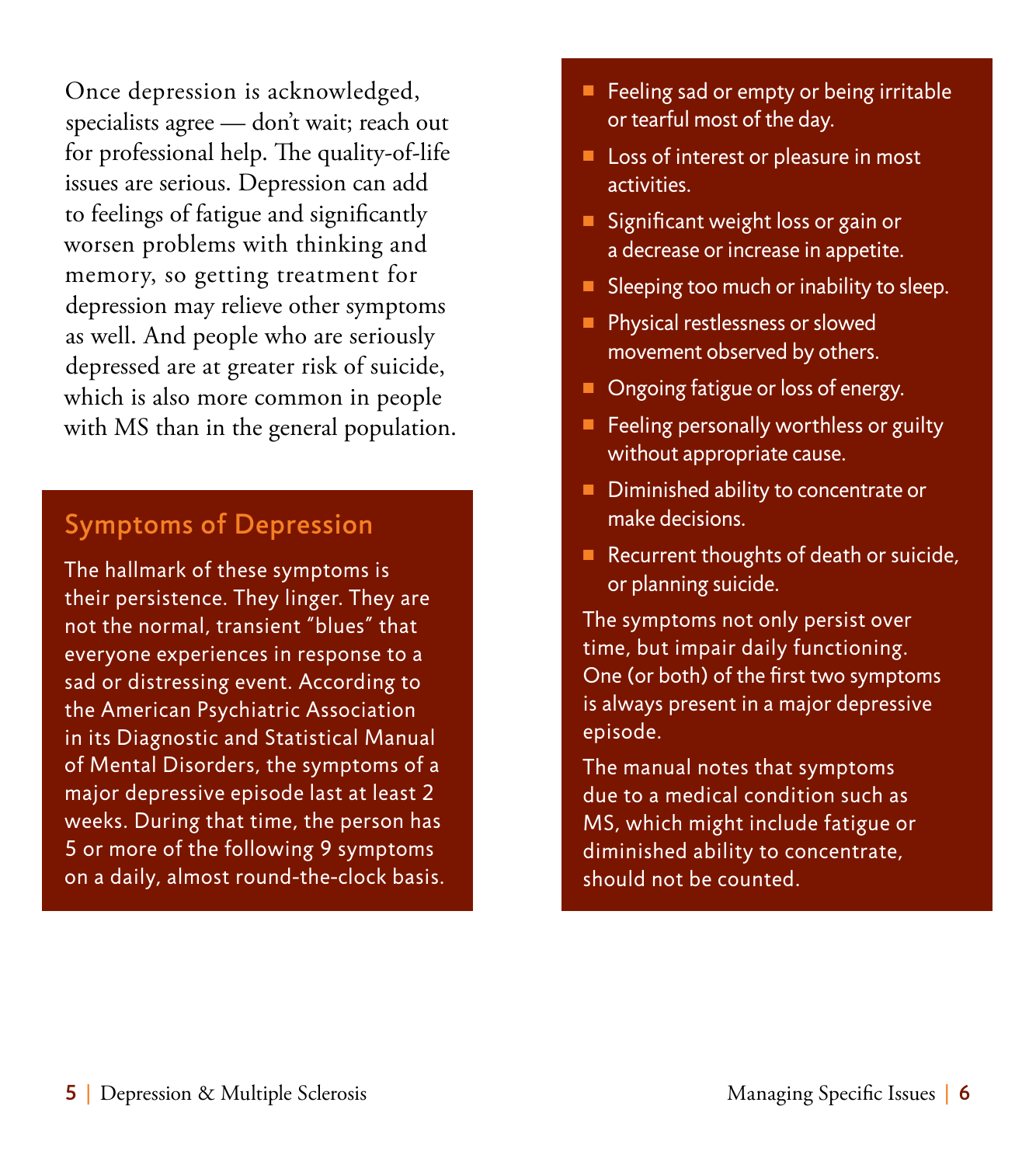# OK, I need help

To find help, Dr. Schiffer advises asking your neurologist or general medical doctor first.

The Society office nearest you can give you referrals to mental health professionals who understand MS. Call 1-800-344-4867.

### Drug therapy

Many types of antidepressants are available, but none are magic bullets. Most work gradually. They may bring some improvement after several days, but the drug's full effect may not appear for several weeks. If there are no improvements after six weeks, the doctor may increase the dose, add another medication, or prescribe a different drug.

"It's very important to target selected symptoms and to follow them closely to see if the medication is helping," said Dr. Andrew H. Miller, a psychiatrist at Emory University School of Medicine in Atlanta, Georgia.

Side effects are no longer a major obstacle. The older antidepressants were notorious for causing dry mouth, urinary hesitancy, constipation, blurred vision, fatigue, drowsiness, weight gain, sexual dysfunction, and other unpleasant symptoms. They are now rarely used.

The newer agents are generally well tolerated and have fewer unwanted effects. However, all side effects should be discussed with your doctor. Often, the drug or the dosage can be altered to provide the best effect with the fewest problems.

### Talk therapy

Very few physicians believe that medication alone cures depression. "Most combine drug therapy with some form of counseling," said Dr. Sarah L. Minden, a psychiatrist who treats people with MS at Brigham and Women's Hospital and Harvard Medical School.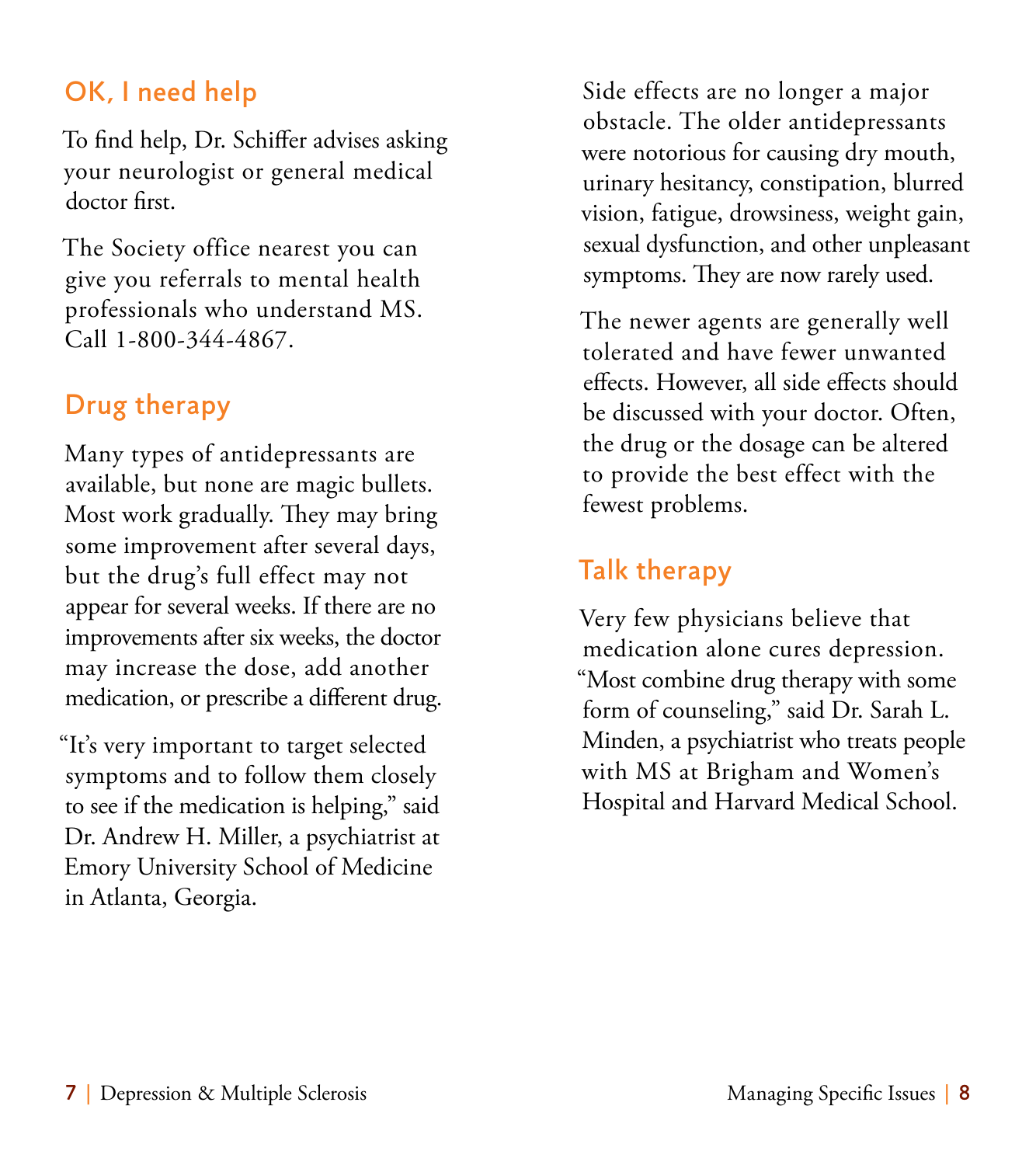Psychiatrists, who are MDs, can prescribe medication as well as provide counseling. Certified psychiatric nurse practitioners are also able to prescribe medications. Talk therapy can also be obtained from certified social workers, psychologists, psychiatric nurses, licensed professional counselors, or other qualified non-physicians, who will seek evaluations by a psychiatrist to guide the selection and monitoring of medication if it is indicated.

Talk therapy takes several forms. It may be time-limited and address a current crisis. It may be supportive and focus on finding ways to cope. Or, it may involve in-depth exploration with the goal of helping a person develop greater self-awareness. The form depends on the individual's needs, and these may change over time or with the stage of illness.

Therapy can be supplemented by participating in a self-help group, but keep in mind that support group participation, by itself, is not sufficient for treating depression. Ask your Society chapter about self-help group programs in your area for people with MS.

# A good relationship

"No matter what form talk therapy takes, a good 'fit' between you and your therapist is essential. You should feel that you can bring up any topic," advised Dr. Michelson.

"Treatment is very relationship-sensitive," Dr. Schiffer explained. "What's important is that you see somebody who believes in what he or she is doing, someone with whom you can have a good relationship." This may mean a period of shopping around. Obviously, not every qualified therapist is right for everyone. "Don't give up on the concept of treatment just because you don't 'click' with the first therapist you meet," Dr. Schiffer said. "When a comfortable relationship is developed, it can help you understand your emotions and gain more control over your life."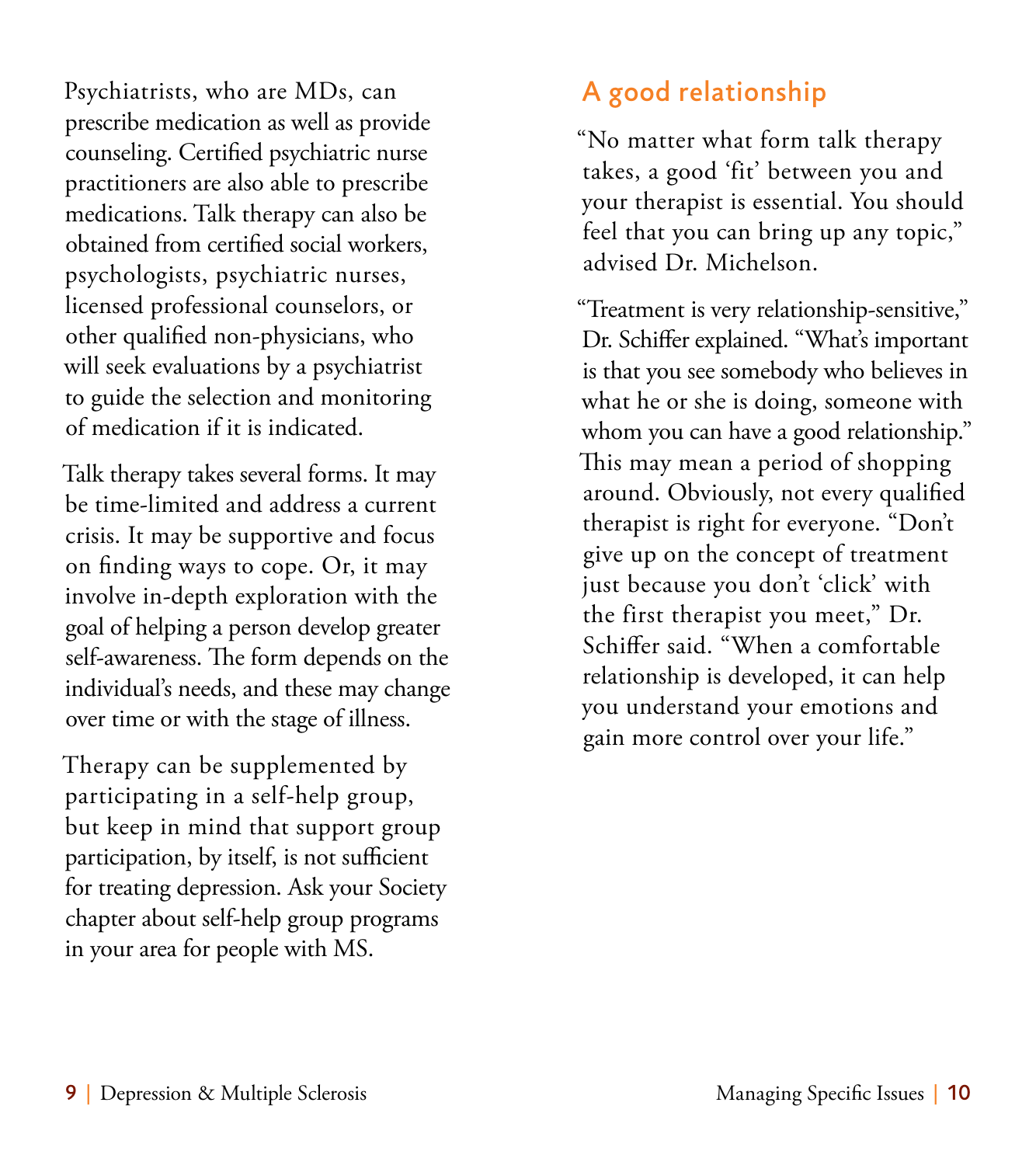#### Exercise and mood

The evidence is growing that exercise has a positive impact on mood as well as on a person's physical well-being. An exercise regimen that is tailored to a person's abilities and limitations can significantly improve mood and quality of life in people living with MS.

# Disability and depression a false link

"Some people who are profoundly disabled are not depressed — while others are very depressed but not physically disabled at all," Dr. Minden said. Research has shown no clear or consistent relationship between depression and an individual's degree of disability or length of time with MS. In fact, one large study showed that depressed mood was related to both a higher level of (self-reported) disability and a shorter time since diagnosis.

"What makes a person depressed seems to relate to a host of factors," Dr. Minden explained. "These include genetics, individual coping styles, past and present experiences, and the kinds of social supports a person has. But while we don't yet know how depression originates, we do know how to treat it." People should not hesitate to get help if they need it.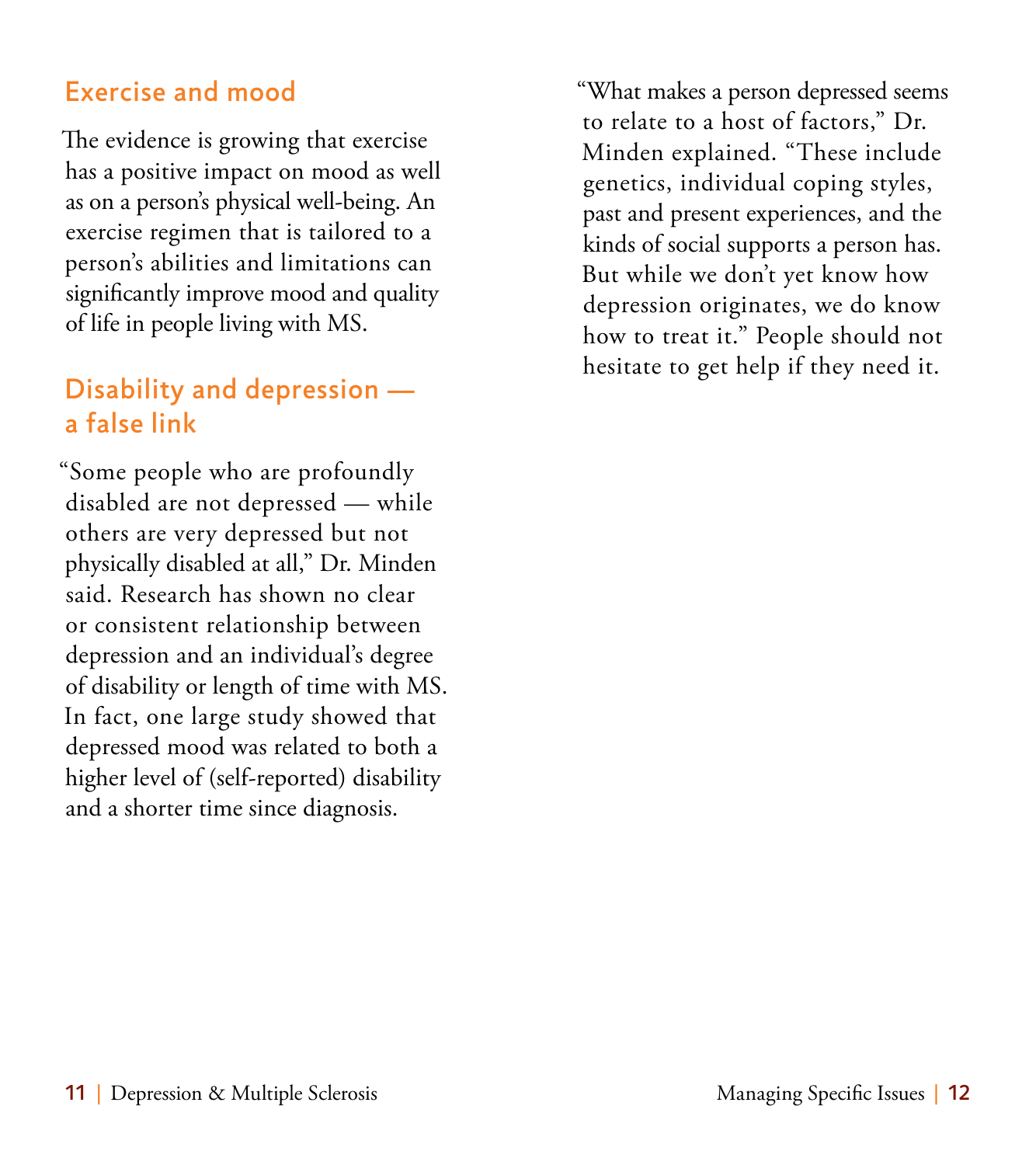#### **Notes**

The National Multiple Sclerosis Society is proud to be a source of information about multiple sclerosis. Our comments are based on professional advice, published experience and expert opinion, but do not represent individual therapeutic recommendations or prescriptions. For specific information and advice, consult your physician.

Early and ongoing treatment with an FDAapproved therapy can make a difference for people with multiple sclerosis. Learn about your options by talking to your health care professional and contacting the National MS Society at nationalMSsociety.org or 1-800-344-4867.

The Society publishes many other pamphlets and articles about various aspects of MS. Visit nationalMSsociety.org/brochures to download them, or call your chapter at 1-800-344-4867 to have copies mailed to you.

#### Some of our popular pamphlets include:

- **n** Multiple Sclerosis and Your Emotions
- Taming Stress in MS
- $\blacksquare$  MS and the Mind

Also explore our educational videos at nationalMSsociety.org/mslearnonline, and look under "Symptom Management."